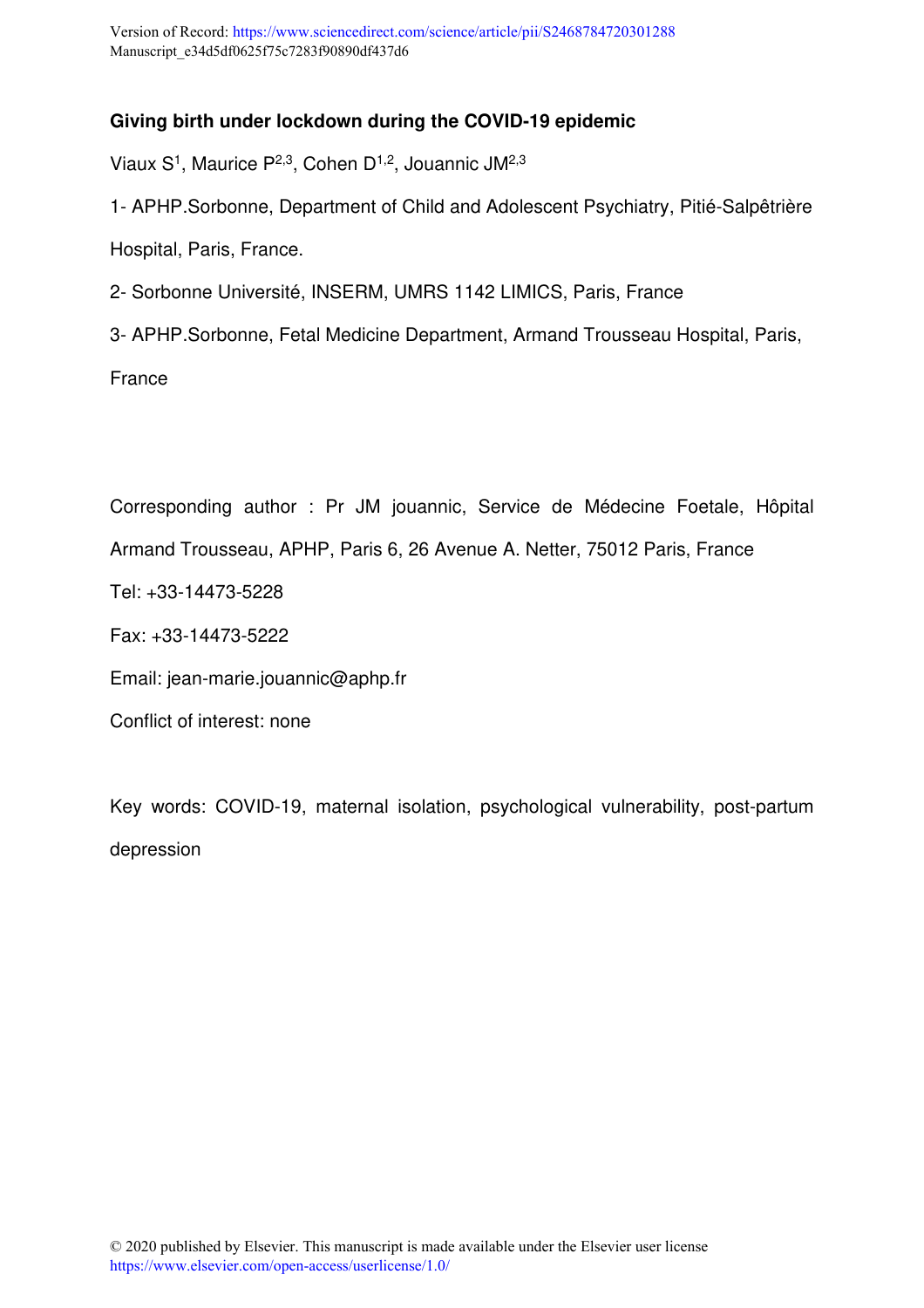## **Giving birth under lockdown during the COVID-19 epidemic**

The COVID-19 epidemic has greatly impacted hospital organization in all affected countries, where visits to hospitalized patients have been restricted or even banned. These measures, which were dictated to limit the risk of spread of the epidemic, have also been applied to maternity wards in Europe and the USA. Most maternity wards have therefore decided to allow the presence solely of the pregnant woman's partner in the delivery room and to prohibit visits during postpartum hospital stay. Such an arrangement exposes mothers who have been given birth in isolation and the effect is amplified once they return home. Indeed, the lockdown measures implemented in most countries prevent visits by family members and limit face-toface management by caregivers. This places mothers in a situation of greater psychological vulnerability and heightens the risk of postpartum depression and of disrupted mother-infant bonding, which may be weighted or worsened by the balance of the couple. We expect this impact to be even greater in vulnerable mothers in the context of dysfunctioning social services.

Following implementation from 20 March 2020 of measures to restrict visits at the three maternity units of APHP.Sorbonne University in Paris, a new arrangement was put in place and offered women giving birth in these units the possibility of a telephone interview with a psychologist at days 10-12 postpartum, plus another one 6-8 weeks later. These standardized interviews of approximately 30 minutes comprise a free exchange followed by a psychological assessment using questionnaires validated during the perinatal period. In the first interview, the conditions of discharge home are discussed and the mother's experience of childbirth is discussed ant the mother's experience of childbirth is evaluated by means of the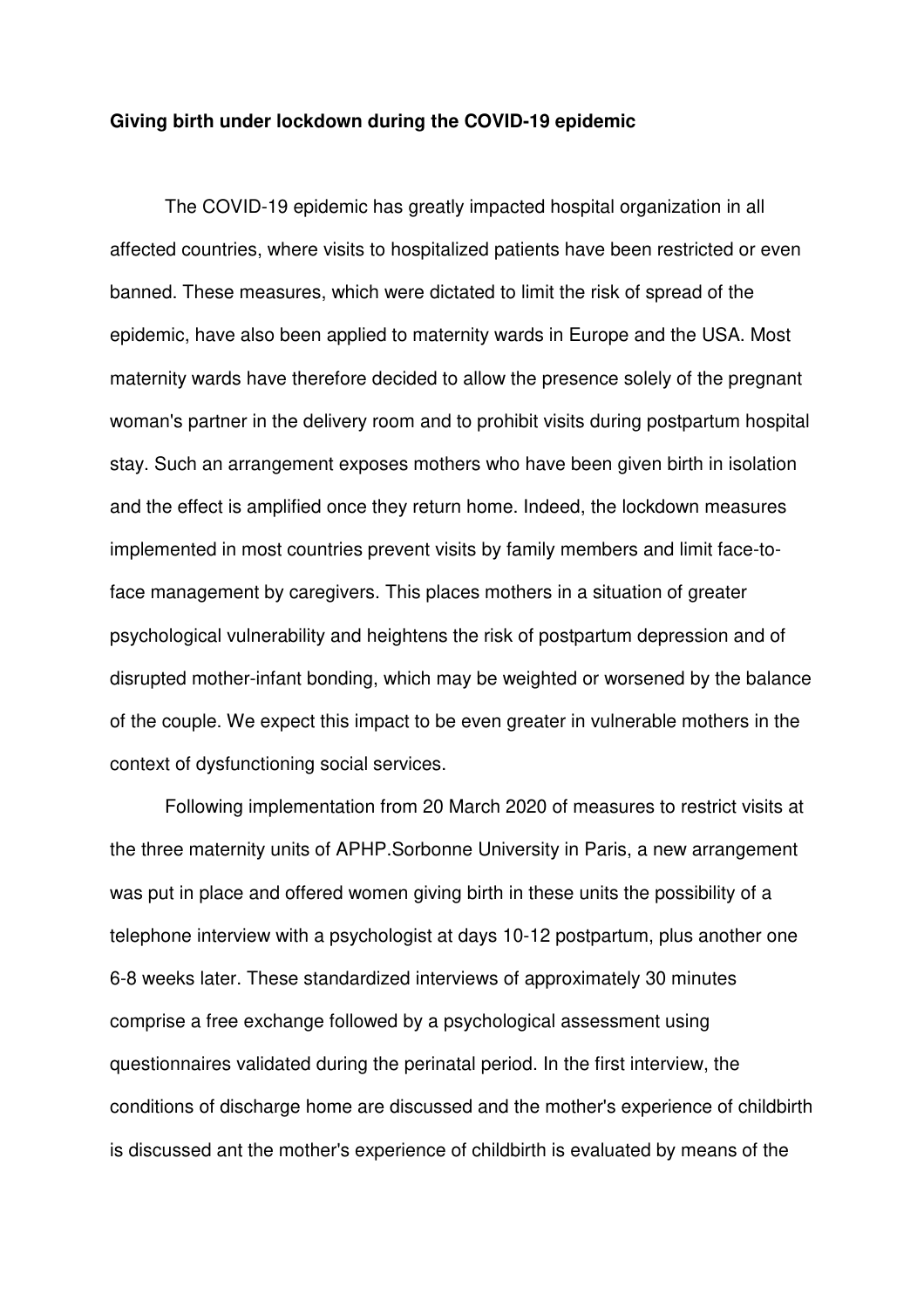perinatal post-traumatic stress disorder (PTSD) questionnaire<sup>1</sup>. The following are also evaluated during the two interviews: the Mother-Infant Bonding Scale<sup>2</sup>, the Dyadic Adjustment Scale<sup>3</sup>, and the Edinburgh Postnatal Depression Scale<sup>4</sup>, using a score >12 as the threshold defining increased risk of postpartum depression, so as to propose suitable psychological or psychiatric support. Eighty percent of women adhered to this follow-up in the first three weeks after lockdown in our units.

The rate of postpartum depression in the general population is about 15%<sup>4</sup> and it would not be surprising if this figure is increased by lockdown measures during the COVID-19 epidemic<sup>5</sup>. We feel that the organization implemented to reduce the risk of psychological vulnerability should be extended to personnel who provide care at childbirth. The results of this organization will be important for other parts of the world, notably in adapting necessary care to the management of these situations of psychological vulnerability at a time critical for mother-infant bonding and the development of family functioning.

## **References**

- 1- Quinnell FA, Hynan MT. Convergent and discriminant validity of the Perinatal PTSD Questionnaire (PPQ). J Trauma Stress 1999;12:193–9.
- 2- Taylor A, Atkins R, Kumar R, Adams D, Glover V. A new Mother-to-Infant Bonding Scale: links with early maternal mood. Arch Womens Ment Health. 2005 May;8(1):45-51.
- 3- Antoine P, Christophe V, Nandrino JL.Dyadic Adjustment Scale: clinical interest of a revision and validation of an abbreviated form.Encephale. 2008 Jan;34(1):38-46.